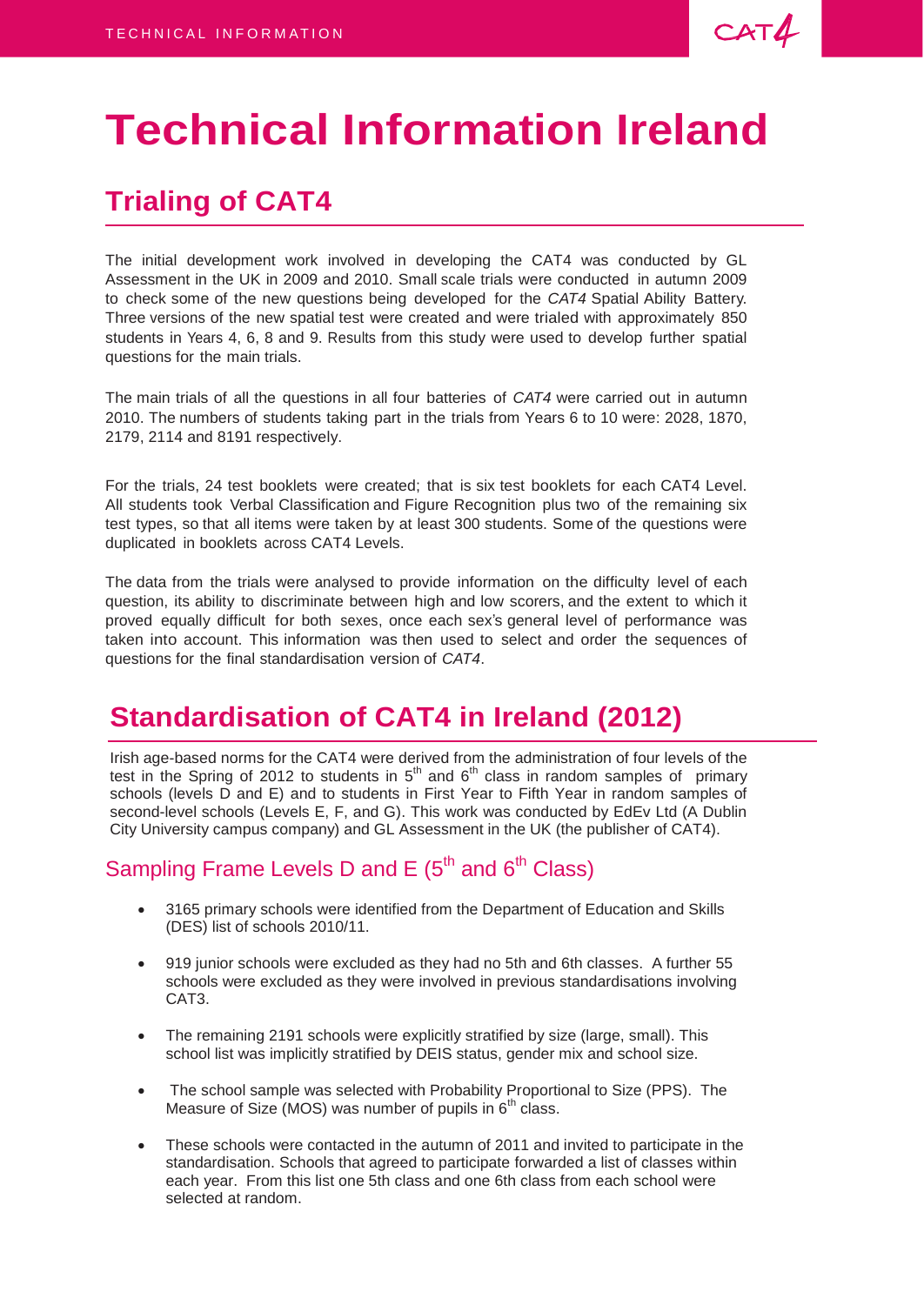

### Achieved Samples for Levels D and E  $(5<sup>th</sup>$  and  $6<sup>th</sup>$  Class)

- The effective population size for 5th was 53,450.
- The effective population size for 6th was 50,798.
- The total number of schools selected was 60 and the total number of pupils in the selected classes was 1260 ( $5^{th}$ , Level D) and 1045 ( $6^{th}$ , Level D) and 1182  $(6<sup>th</sup>, Level E).$
- The achieved sample for schools was 49 or 82%. The numbers of pupils that participated in the standardization was:
	- 1007 in  $5^{\text{th}}$  class at Level D, 750 in  $6^{th}$  class at Level D, 899 in  $6<sup>th</sup>$  class at Level E.

#### Sampling Frame Levels E, F and G (First to Fifth Year)

- 728 post-primary schools were identified from the DES list of schools 2010/11.
- 136 schools were excluded from the sampling frame. Of these 92 were excluded because they had participated in a previous standardisation of the CAT; the other 44 schools were excluded because the school had no students in one or more of  $1<sup>st</sup>$ ,  $2<sup>nd</sup>$ ,  $3<sup>rd</sup>$  and  $5<sup>th</sup>$  Years.
- Thus the Sampling Frame included the remaining 592 schools. This list was implicitly stratified by school type (Secondary, Vocational, Community/Comprehensive), DEIS status and school size.

The sample of schools (60) was selected with PPS. The MOS was number of students in First Year.

 These schools were contacted in the autumn of 2011 and invited to participate in the standardisation. Schools that agreed to participate forwarded a list of classes within each year. From this list one class from each year level was randomly selected.

#### Achieved Samples for Levels E, F and G (First to Fifth Year)

The effective population size for each of the years was:

49,540 First Year 48,829 Second Year 46,902 Third Year 24,740 Fourth Year (TY) 55,119 Fifth Year

- The total number of schools selected was 60 and the total number of students in First to Fifth Year in the selected classes was 1522, 1505, 1490, 1239, 1493 respectively.
- The achieved sample of schools was 45 or 75%. The numbers of pupils that participated in the standardization was:

971 First Year Level E 952 Second Year Level F 839 Third Year Level F 718 Fourth Year Level G 809 Fifth Year Level G.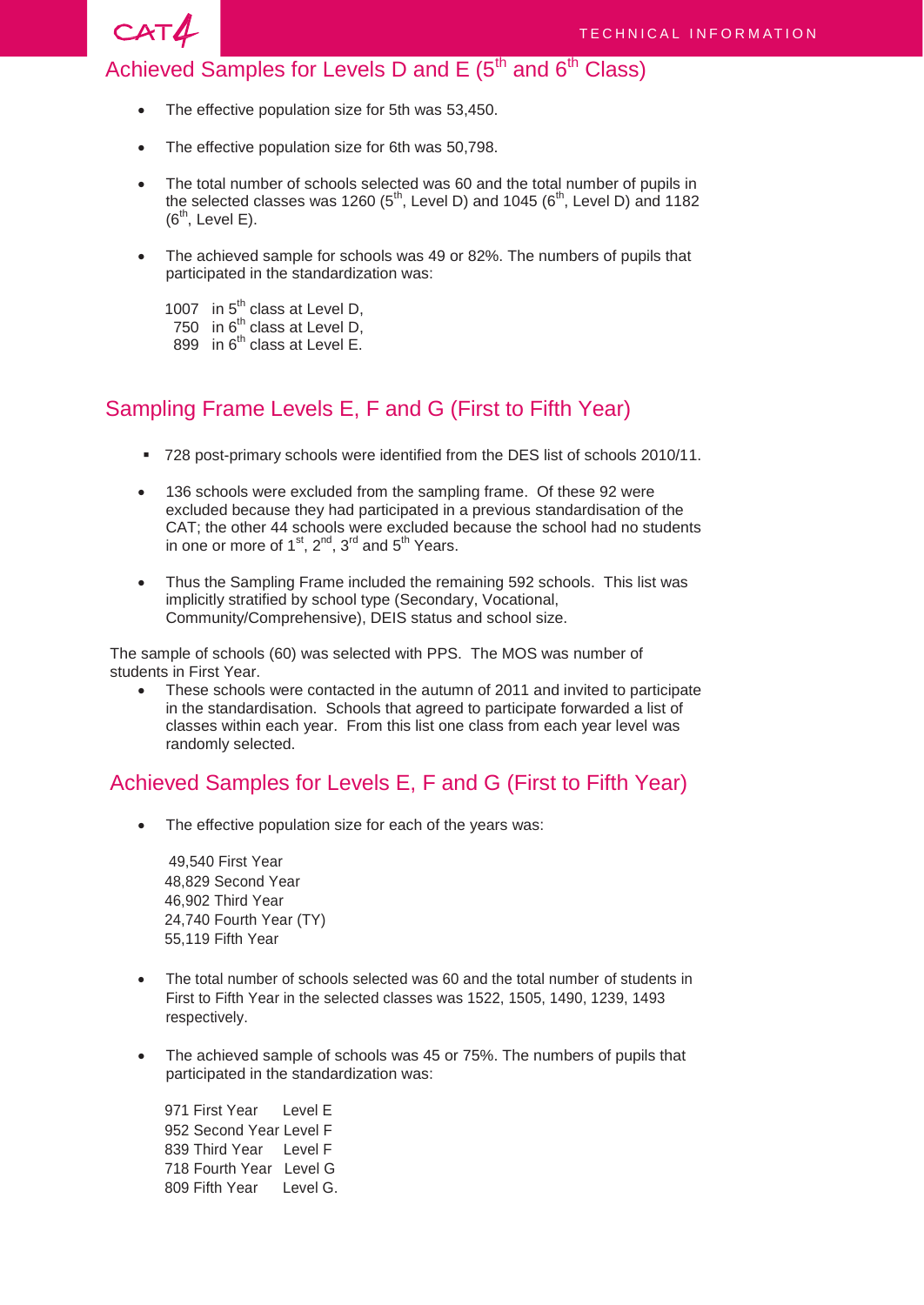

# **CAT4 Test Reliability**

The reliability of a test is a measure of the consistency of a student's test scores over repeated testing, assuming conditions remain the same – that is, there was no fatigue, learning effect or lack of motivation. Tests with poor reliability might result in very different scores for a student across two test administrations.

The reliability of the test was estimated using Cronbach's Alpha formula which produces values ranging from 0 to 1. Values above 0.80 are considered to be very satisfactory. The reliability values for the various *CAT4* batteries based on the Irish standardization data are given in the table below, and all show that the tests are very reliable.

|                  | <b>CAT4 Reliability</b>               |                                             |                                           |                                                    |                 |  |
|------------------|---------------------------------------|---------------------------------------------|-------------------------------------------|----------------------------------------------------|-----------------|--|
| CAT4<br>Level    | Verbal<br>Reasoning<br><b>Battery</b> | Quantitative<br>Reasoning<br><b>Battery</b> | Non-verbal<br>Reasoning<br><b>Battery</b> | <b>Spatial</b><br><b>Ability</b><br><b>Battery</b> | Overall<br>CAT4 |  |
| D                | 0.89                                  | 0.90                                        | 0.88                                      | 0.87                                               | 0.96            |  |
| E                | 0.89                                  | 0.88                                        | 0.86                                      | 0.87                                               | 0.95            |  |
| F                | 0.90                                  | 0.87                                        | 0.84                                      | 0.88                                               | 0.95            |  |
| G                | 0.91                                  | 0.86                                        | 0.83                                      | 0.88                                               | 0.95            |  |
| Average<br>$D-G$ | 0.90                                  | 0.88                                        | 0.85                                      | 0.87                                               | 0.95            |  |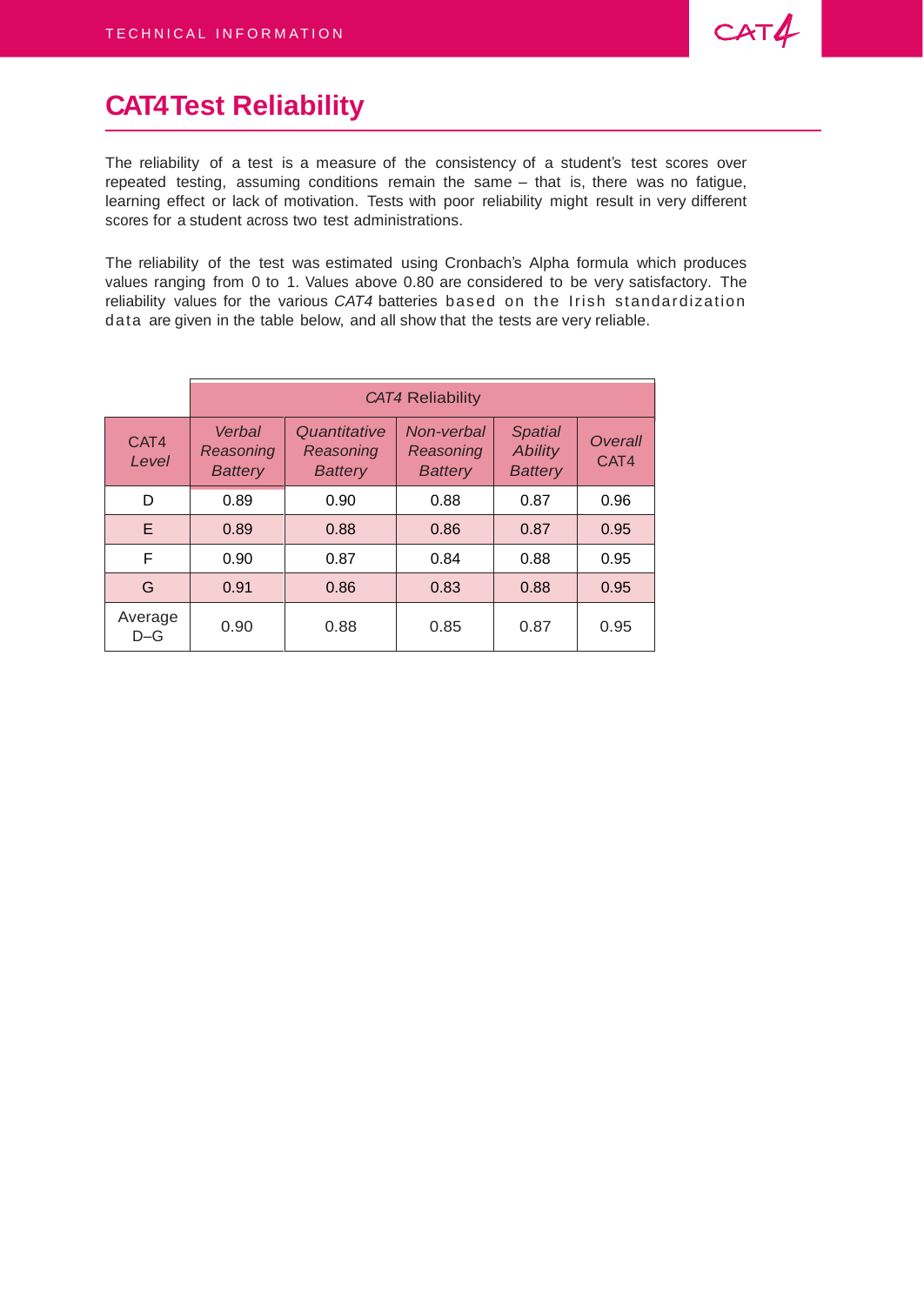$CAT4$ 

#### Standard Error of Measurement

For interpreting the score of an individual student, the standard error of measurement (SEM) is a more useful statistic than a reliability coefficient. It indicates how large, on average, the fluctuations in standard scores may be. For example, The SEM for the Level D Verbal Reasoning Battery is 5.1, which indicates that there is a 68 per cent chance that the student's true verbal Standard Age Score (SAS) will be in the range +/- 5.1. For example, for an average-performing student with a verbal SAS of 100, there is a 68 per cent chance that his or her true Verbal Reasoning score lies in a range from 94.9 to 105.1.

|                  | <b>CAT4 SEM</b>                       |                                             |                                           |                                                    |                        |  |
|------------------|---------------------------------------|---------------------------------------------|-------------------------------------------|----------------------------------------------------|------------------------|--|
| CAT4<br>Level    | Verbal<br>Reasoning<br><b>Battery</b> | Quantitative<br>Reasoning<br><b>Battery</b> | Non-verbal<br>Reasoning<br><b>Battery</b> | <b>Spatial</b><br><b>Ability</b><br><b>Battery</b> | <b>Overall</b><br>CAT4 |  |
| D                | 5.1                                   | 4.8                                         | 5.2                                       | 5.4                                                | 3.1                    |  |
| E.               | 5.0                                   | 5.2                                         | 5.7                                       | 5.4                                                | 3.2                    |  |
| F                | 4.8                                   | 5.4                                         | 6.1                                       | 5.2                                                | 3.3                    |  |
| G                | 4.4                                   | 5.7                                         | 6.2                                       | 5.3                                                | 3.3                    |  |
| Average<br>$D-G$ | 4.8                                   | 5.3                                         | 5.8                                       | 5.3                                                | 3.2                    |  |

However, most tests show the 90% chance or confidence bands. For values around the average, the 90% confidence band is as follows:

|                   | CAT4 90% Confidence Band                                                             |         |                                               |                                                    |                 |  |
|-------------------|--------------------------------------------------------------------------------------|---------|-----------------------------------------------|----------------------------------------------------|-----------------|--|
| <b>CAT4 Level</b> | Quantitative<br>Verbal<br>Reasoning<br>Reasoning<br><b>Battery</b><br><b>Battery</b> |         | Non-<br>verbal<br>Reasoning<br><b>Battery</b> | <b>Spatial</b><br><b>Ability</b><br><b>Battery</b> | Overall<br>CAT4 |  |
| Average<br>$D-G$  | $+/-$ 8                                                                              | $+/-$ 9 | $+/- 10$                                      | $+/-$ 9                                            | $+/- 5$         |  |

For example, for an average-performing student with a Verbal Reasoning SAS of 100, there is a 90 per cent chance that the true score for Verbal Reasoning lies in a range from 92 to 108.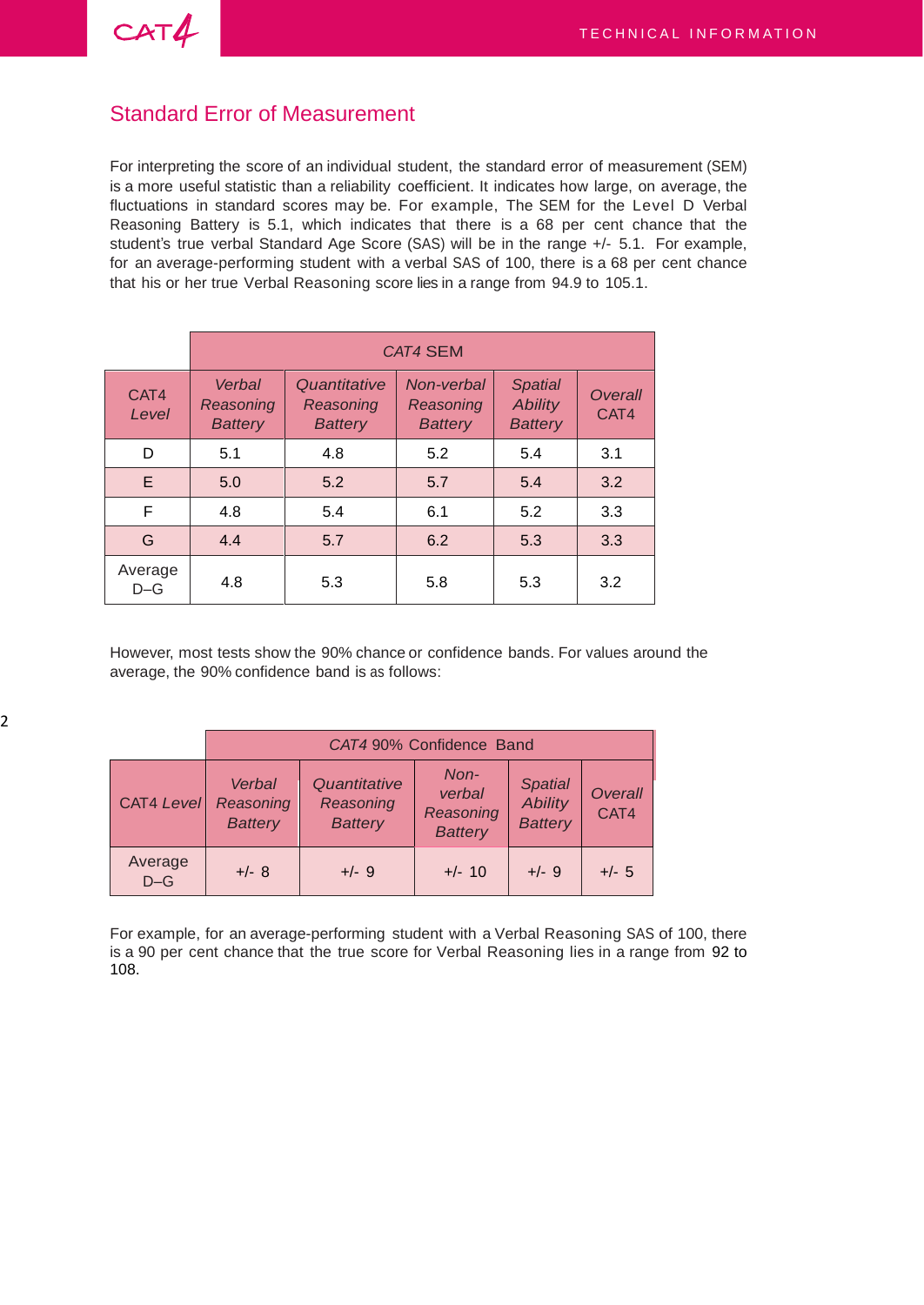

## **Evaluating Differences Between CAT4 Scores**

The evaluation of a difference between two scores, whether scores on two different tests or scores on the same test on two occasions, has to be a three-stage process.

#### 1. Statistical significance of differences

First, it needs to be decided if the difference is large enough to be considered as 'real' rather than being just a result of having imprecisely measured the two scores. This depends upon the test reliability of each of the two scores and hence, the 'noise' around each one.

The measurement error when calculating a difference between two scores is evaluated using a coefficient called the standard error of measurement difference (SEM $_{\textrm{\tiny{diff}}}).$ 

The SEM<sub>diff</sub> for *CAT4* scores is approximately 7 standard score points. Consequently, if two scores are more than 7 SAS points apart, it is 68% likely that they are real and if they are more than 11 points apart, the likelihood is 90% that the difference is a real one.

#### 2. Rarity of differences

Second, if the difference is 'real' or statistically significant, then the unusualness or rarity of the difference has to be evaluated. A significant difference can sometimes be very common. For example, if you use a millimetre ruler to measure a child's height when s/he is seven and then again when s/he is eight, the difference between these two heights can be measured very accurately to within two millimetres. Therefore 'real' or statistically significant differences will be very common in a sample of children because the difference between the heights is likely to be substantially greater than two millimetres in almost all cases.

The spread of difference in scores can be determined either directly from the data or by a formula that takes into account the spread of scores on each test and the correlation between the two sets of scores. If the sample size is large enough, the two methods will produce very similar results; this was the case for the standardisation of *CAT*. The formula used is:

 $SE_{diff} = \sqrt{(SD_1^2 + SD_2^2 - 2r_{12} \ SD_1 SD_2)}$ 

Where  $SD_1$  and  $SD_2$  are the standard deviations of the scores on each test and  $r_{12}$  is the correlation between the two tests.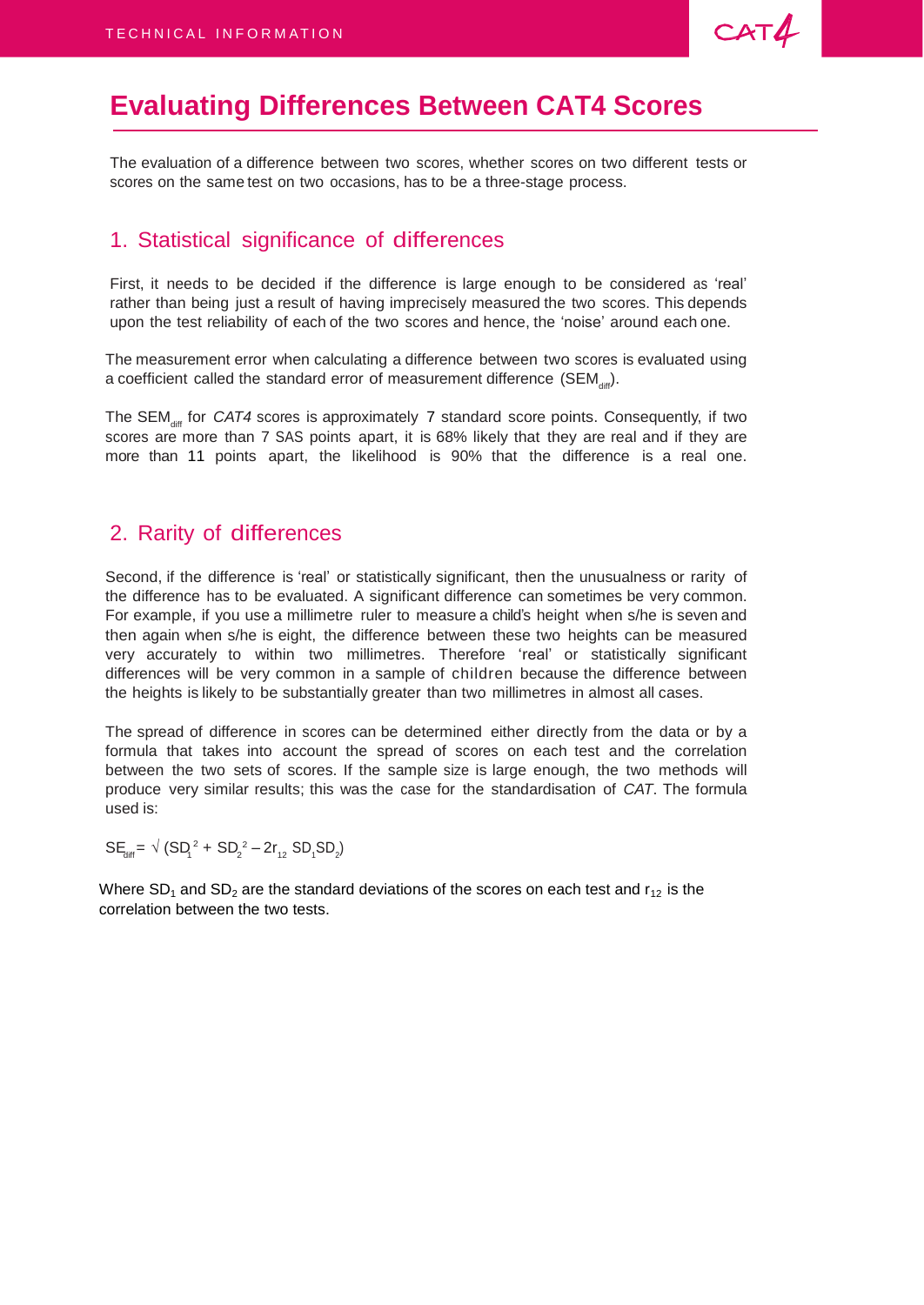



When looking at differences between a student's scores on the same battery on two occasions (e.g. Verbal in First Year and Verbal in Second Year), the table below can be used  $^{\rm 1}$ . For example, a score increase of 11 SAS points or more will occur with between 10 and 15 per cent of children, but a decrease of 17 or more points will occur with only the most extreme 5 per cent.

| Difference in SAS Scores<br>from first to second<br>occasion | Percentage of students<br>obtaining this extent and<br>direction of difference |
|--------------------------------------------------------------|--------------------------------------------------------------------------------|
| Increases by $>16$                                           | 5%                                                                             |
| Increases by $>12$                                           | 10%                                                                            |
| Increases by $>9$                                            | 15%                                                                            |
| Decreases by $>9$                                            | 15%                                                                            |
| Decreases by >12                                             | 10%                                                                            |
| Decreases by >16                                             | 5%                                                                             |

 $1$  The figures in the table have assumed a mean correlation of 0.8 between the two occasions.

When looking at score differences between different batteries (e.g. Quantitative and Nonverbal), this table should be used instead<sup>2</sup>. The SAS score differences are larger in this situation because the two measures are of different underlying mental processes, so tend to be less highly correlated than two scores on the same test.

| Difference in SAS Scores<br>from Battery 1 to<br>Battery 2 | Percentage of students<br>obtaining this extent and<br>direction of difference |  |  |  |
|------------------------------------------------------------|--------------------------------------------------------------------------------|--|--|--|
| Higher by $>19$                                            | 5%                                                                             |  |  |  |
| Higher by $>15$                                            | 10%                                                                            |  |  |  |
| Higher by $>12$                                            | 15%                                                                            |  |  |  |
| Lower by $>12$                                             | 15%                                                                            |  |  |  |
| Lower by $>15$                                             | 10%                                                                            |  |  |  |
| Lower by $>19$                                             | 5%                                                                             |  |  |  |

 $2$  The figures in the table have assumed a mean correlation of 0.7 between pairs of batteries.

#### 3. Practical significance of differences

Finally, it needs to be remembered that a difference between two batteries which occurs commonly in the general population is not necessarily insignificant. It can indicate a real, albeit common, difference between the development of the cognitive abilities underlying the two battery scores, with implications for the ways in which the student concerned is likely to progress academically. Such differences need to be interpreted in the light of all that is known of a student's background and educational record. For example, students who have a background of poor socio-economic and educational opportunities who gain higher scores for non-verbal reasoning than for verbal reasoning may not have any real difference between their abilities to reason with words and with shapes. Instead, they may not have had the chance to acquire the basic reading and word knowledge needed to perform well on the verbal tasks. On the other hand, if they have good socio-economic and educational backgrounds, then the score difference may suggest that there is a genuine difference in abilities to think with words and with shapes.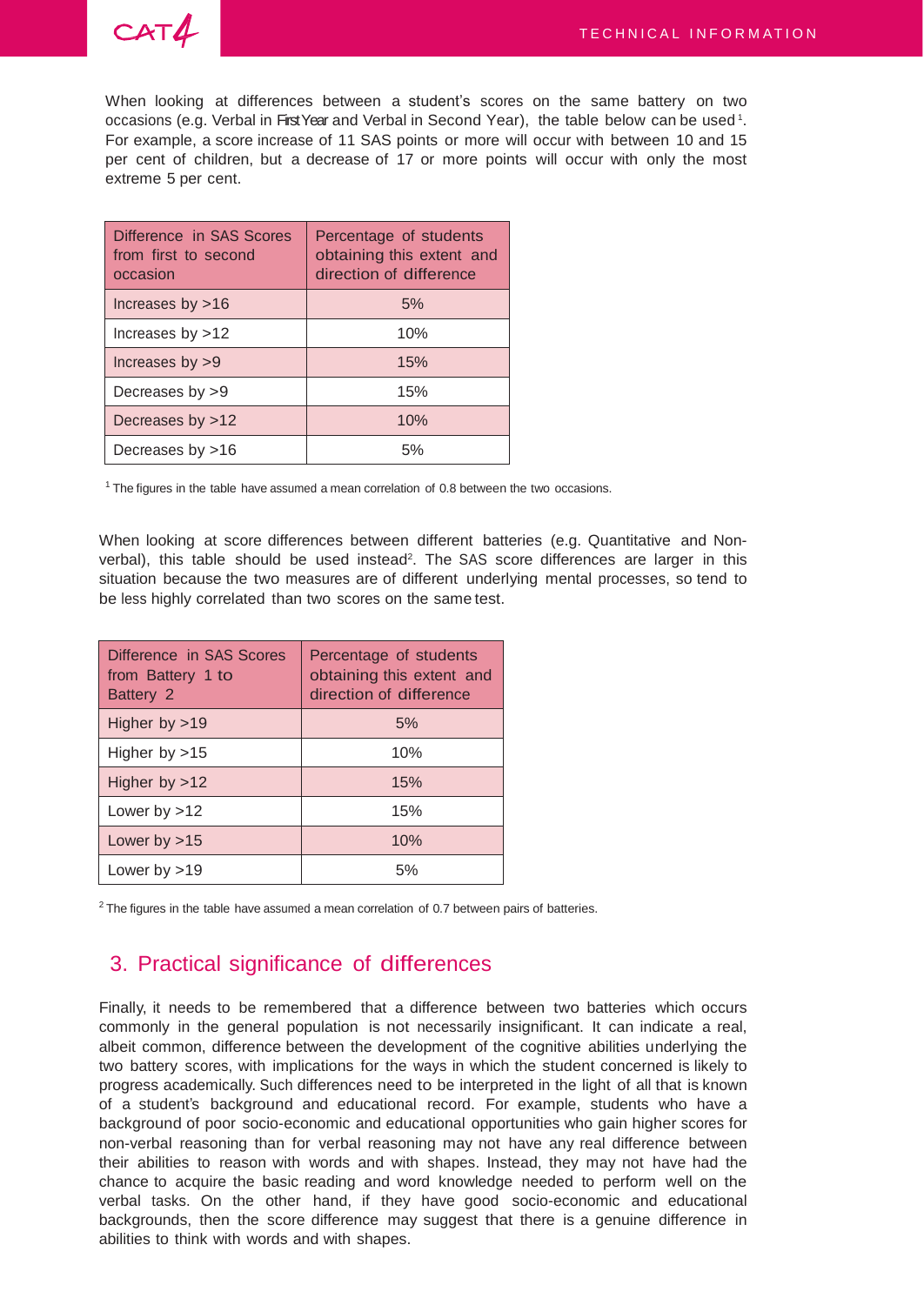

## **Gender Differences on CAT4**

The table below provides the mean SAS scores and standard deviation for each of the *CAT4* batteries by gender.

|        | CAT4<br>level |                | Verbal<br>Reasoning<br><b>Battery</b> | Quantitative<br>Reasoning<br><b>Battery</b> | Non-verbal<br>Reasoning<br><b>Battery</b> | <b>Spatial</b><br><b>Ability</b><br><b>Battery</b> | <b>Overall</b><br>CAT4 |
|--------|---------------|----------------|---------------------------------------|---------------------------------------------|-------------------------------------------|----------------------------------------------------|------------------------|
| Female | D             | Mean           | 99.72                                 | 98.58                                       | 99.46                                     | 99.23                                              | 99.23                  |
|        |               | Std. Deviation | 14.685                                | 14.558                                      | 15.006                                    | 15.082                                             | 12.67                  |
|        | E             | Mean           | 101.09                                | 99.65                                       | 101.17                                    | 100.25                                             | 100.49                 |
|        |               | Std. Deviation | 14.558                                | 13.723                                      | 14.382                                    | 14.100                                             | 11.88                  |
|        | F             | Mean           | 100.19                                | 99.02                                       | 101.02                                    | 99.31                                              | 99.86                  |
|        |               | Std. Deviation | 15.496                                | 14.295                                      | 15.031                                    | 15.084                                             | 12.81                  |
|        | G             | Mean           | 100.50                                | 98.42                                       | 100.80                                    | 99.29                                              | 99.72                  |
|        |               | Std. Deviation | 15.037                                | 13.389                                      | 14.921                                    | 14.741                                             | 12.06                  |
|        | Total         | Mean           | 100.39                                | 98.94                                       | 100.63                                    | 99.54                                              | 99.84                  |
|        |               | Std. Deviation | 14.942                                | 13.999                                      | 14.835                                    | 14.740                                             | 12.35                  |
| Male   | D             | Mean           | 100.43                                | 102.27                                      | 100.89                                    | 101.53                                             | 101.23                 |
|        |               | Std. Deviation | 15.028                                | 14.996                                      | 15.029                                    | 14.628                                             | 12.51                  |
|        | $\mathsf E$   | Mean           | 98.61                                 | 101.08                                      | 98.77                                     | 100.29                                             | 99.57                  |
|        |               | Std. Deviation | 15.592                                | 16.185                                      | 15.492                                    | 15.779                                             | 13.56                  |
|        | F             | Mean           | 99.96                                 | 101.45                                      | 99.13                                     | 100.94                                             | 100.30                 |
|        |               | Std. Deviation | 14.623                                | 15.330                                      | 14.571                                    | 14.461                                             | 12.35                  |
|        | G             | Mean           | 99.14                                 | 103.28                                      | 99.51                                     | 102.11                                             | 100.80                 |
|        |               | Std. Deviation | 15.206                                | 16.364                                      | 15.582                                    | 15.864                                             | 13.33                  |
|        | Total         | Mean           | 99.57                                 | 101.89                                      | 99.59                                     | 101.12                                             | 100.44                 |
|        |               | Std. Deviation | 15.129                                | 15.678                                      | 15.155                                    | 15.143                                             | 12.93                  |

It is clear from the table that across the four levels of the CAT4, female and male SAS scores are very similar. That said, it is noticeable that, with the exception of Level D, females score slightly higher than males on the Verbal Reasoning Battery while at all levels of the test, males score higher in Quantitative Reasoning. The largest difference occurs for Quantitative Reasoning at Level G, where males performed on average almost five SAS points higher than their female counterparts. However, even in this case, when the standard error is taken into account, the two means are not statistically different.